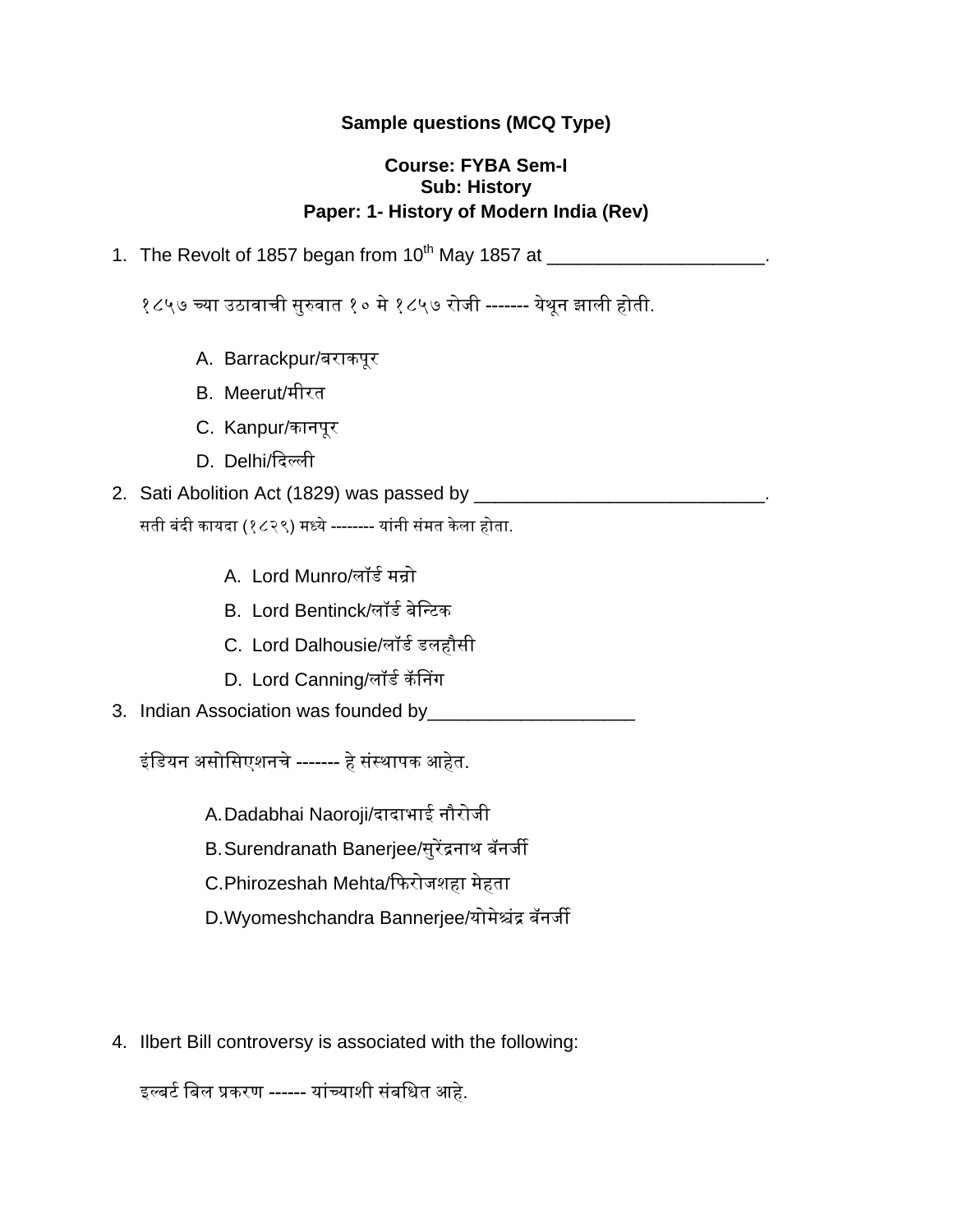- A. Lord Mayo/लॉर्ड मेयो
- B. Lord Lytton/लॉर्ड न्लिन
- C. Lord Ripon/लॉर्ड ररपन
- D. Lord Dufferin/लॉर्ड डफरीन
- 5. \_\_\_\_\_\_\_\_\_\_ was the founder of Poona Sarvajanik Sabha.

\_\_\_\_\_\_ हे पुणे सावडजन्नक सभेचे संस्थापक होते.

- A. M.G.Ranade/म.गो.रानर्े
- B. G.V. Joshi/जी.व्ही.जोशी
- C. Phirozeshah Mehta/ **BEBERG BERG BERG BERG**
- D. N.G. Chandavarkar/ना.ग.चंदावरकर

## 6. Who was the Viceroy of India during the foundation of Indian National Congress?

भारतीय राष्ट्रीय कॉंग्रेसच्या स्थापनेवेळेस भारताचे व्हॉईसरॉय कोण होते?

- A. Lord Mayo/लॉर्ड मेयो
- B. Lord Lytton/लॉर्ड न्लिन
- C. Lord Rippon/लॉर्ड ररपन
- D. Lord Dufferin/लॉर्ड डफरीन

7. \_\_\_\_\_\_\_\_\_\_\_\_\_\_\_\_\_\_\_\_\_\_\_\_ was the first President of the Indian National Congress.

भारतीय राष्ट्रीय सभेच्या पन्हल्या अन्धवेशनाचे ------- हे अध्यक्ष होते.

- A. Wyomeshchandra Bannerjee/DOODDDDDDDD DOODDDD
- B. Dadabhai Naoroji/दादाभाई नौरोजी
- C. Surendranath Banerjee/सुरेंद्रनाथ बॅनजी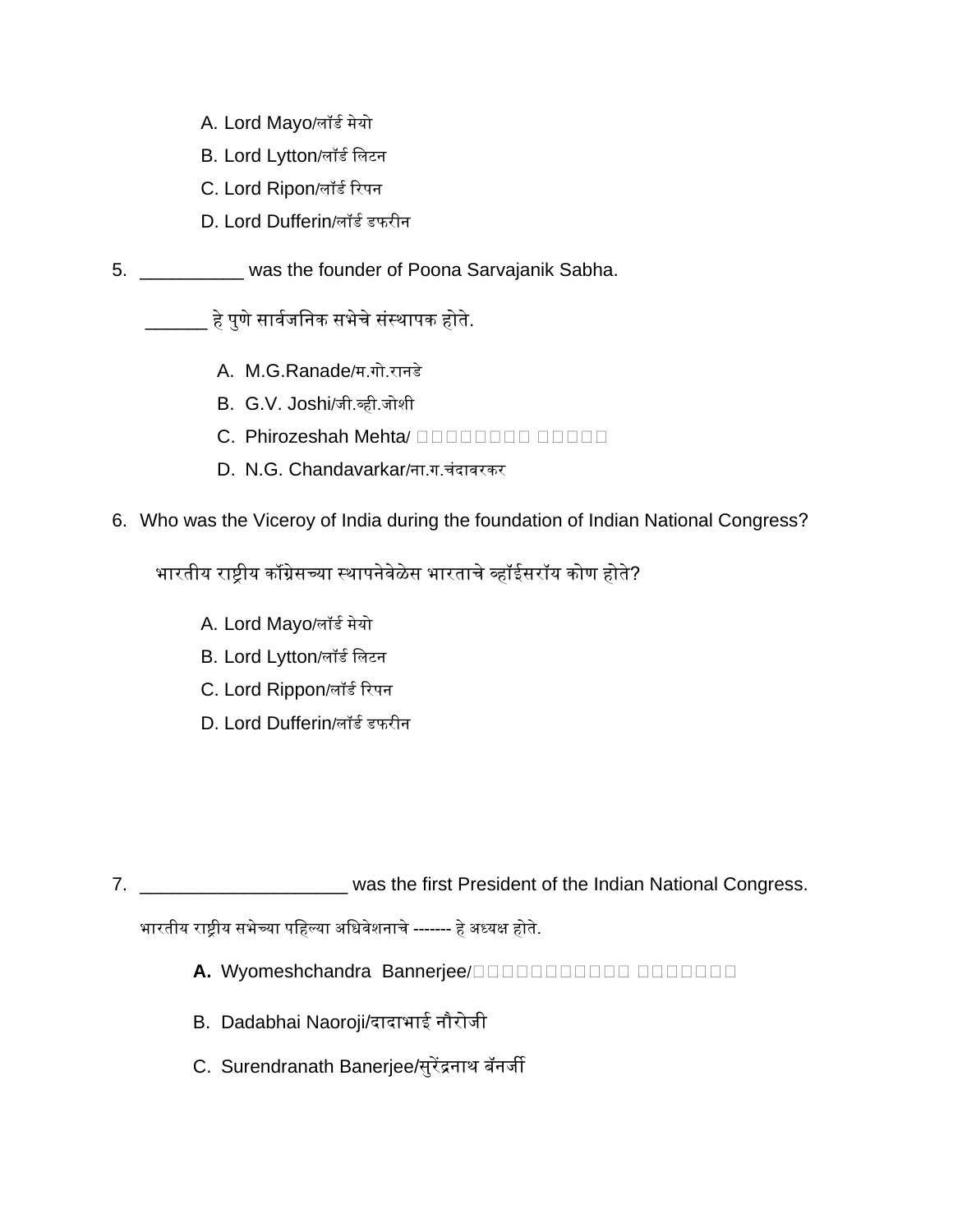# **D.** Allen Hume/अॅलन ह्यूम

8. When did Mahatma Gandhi Suspended Non Cooperation Movement?

महात्मा गांधी यांनी असहकार चळवळ कधी स्थगित केली होती ?

- A. 1920/१९२०
- B. 1921/१९२१
- C. 1922/१९२२
- D. 1923/१९२३
- 9. Satyashodhak Samaj was established in which year?

सत्यशोधक समाजाची स्थापना कोणत्या वषी झाली होती?

A.1871/१८७१

B.1872/१८७२

- C. 1873/१८७३
- D. 1874/१८७४

10.Under the leadership of Birsa Munda which of the following tribal community revolted against the British Rule?

बिरसा मुंडा यांच्या नेतृत्वाखाली खालील पैकी कोणत्या आदिवासी जमातीने ब्रिटीशांच्या विरुद्ध उठाव

केला होता?

- A. Khasi/खासी
- B. Gond/गोंर्
- C. Munda/मुंर्ा
- D. Baiga/बैगा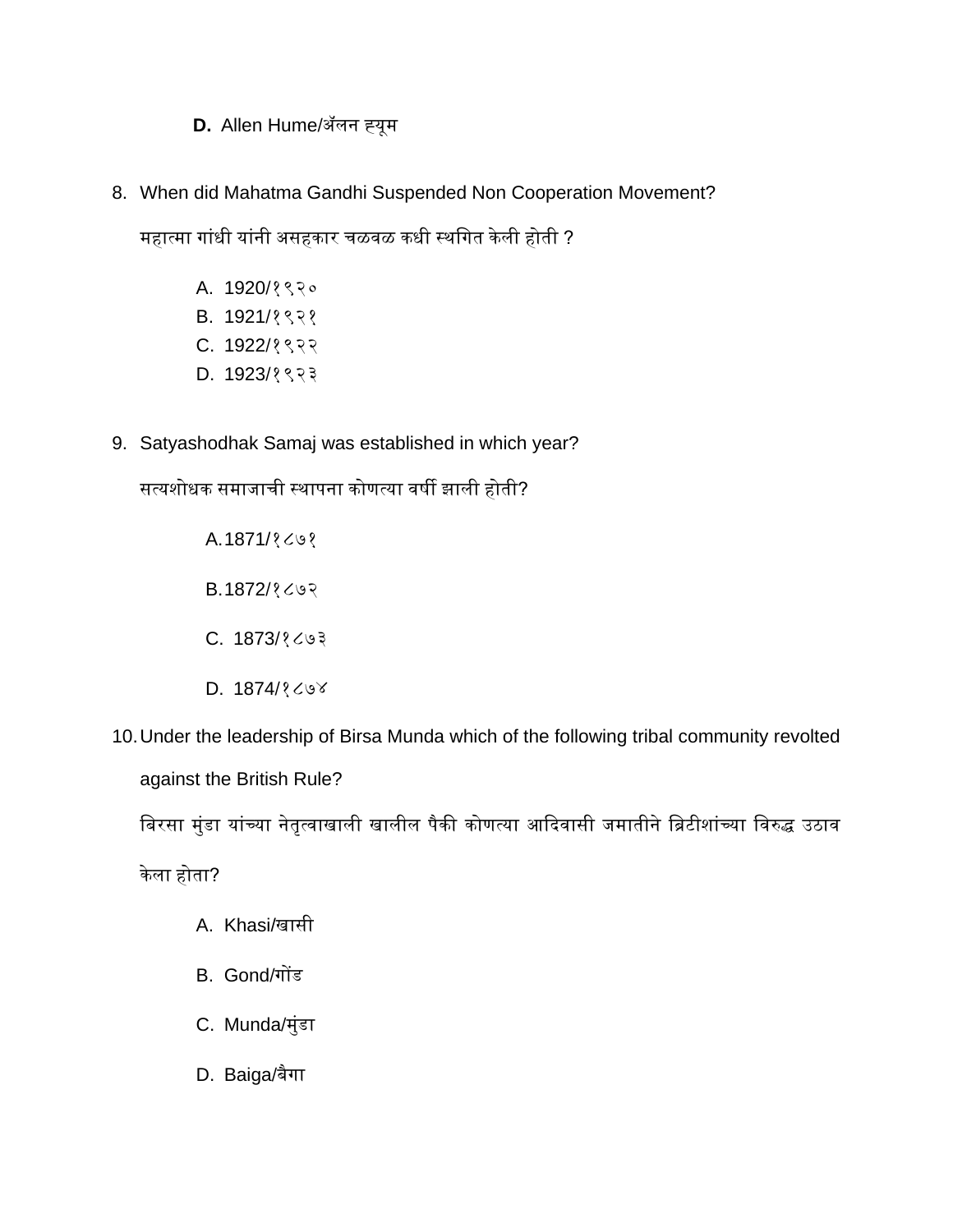## Q11. Which of the following was the Moderates period in Indian Freedom

# Struggle ?

भारतीय स्वातंत्र्य लढ्यामध्ये मवाळ कालखंर् कोणता होता?

- A. 1885-1900/१८८५-१९००
- B. 1885-1920/१८८५-१९२०
- C. 1885-1905/१८८५-१९०५
- D. 1885-1910/१८८५-१९१०
- Q12. Where did the first Session of Indian National Congress was held? भारतीय राष्ट्रीय कााँग्रेसचे पन्हलेअन्धवेशन कोठे भरलेहोते?
	- A. Pune / पुणे
	- B. Mumbai / मुंबई
	- C. Calcutta / कलकत्ता
	- D. Delhi / ददल्ली
- Q13. How was the moderate leaders thinking?

मवाळ नेत्यांची न्वचारसरणी कशी होती ?

- A. Liberal/ उदारमतवादी
- B. Dictatorship/ हुकूमशाही
- C. Monarchy/ राजेशाही
- D. Revolutionary / क्ांन्तकारी
- Q14. Non-Cooperation Movement was launched against Britishers under the Leadership of-------leader?

ब्रिटिशांच्या विरुद्ध असहकार आंदोलन कुणाच्या नेतृत्वाखाली केले होते?

- A. Mahatama Gandhi / महात्मा गांधी
- B. Dadabhai Naoroji / दादाभाई नौरोजी
- C. Gopal Krishna Gokhale / गोपाल कृष्ण गोखले
- D. Bal Gangadhar Tilak / बाल गंगाधर रिळक

Q15. Who was the viceroy of British India during Non-Cooperation

Movement?

असहकार चळवळी दरम्यान ब्रिटीश भारताचा व्हाईसरॉय कोण होता?

- A. Lord Reading / लॉर्ड रीनर्ग
- B. Lord Chelmsford / लॉर्ड चेम्सिोर्ड